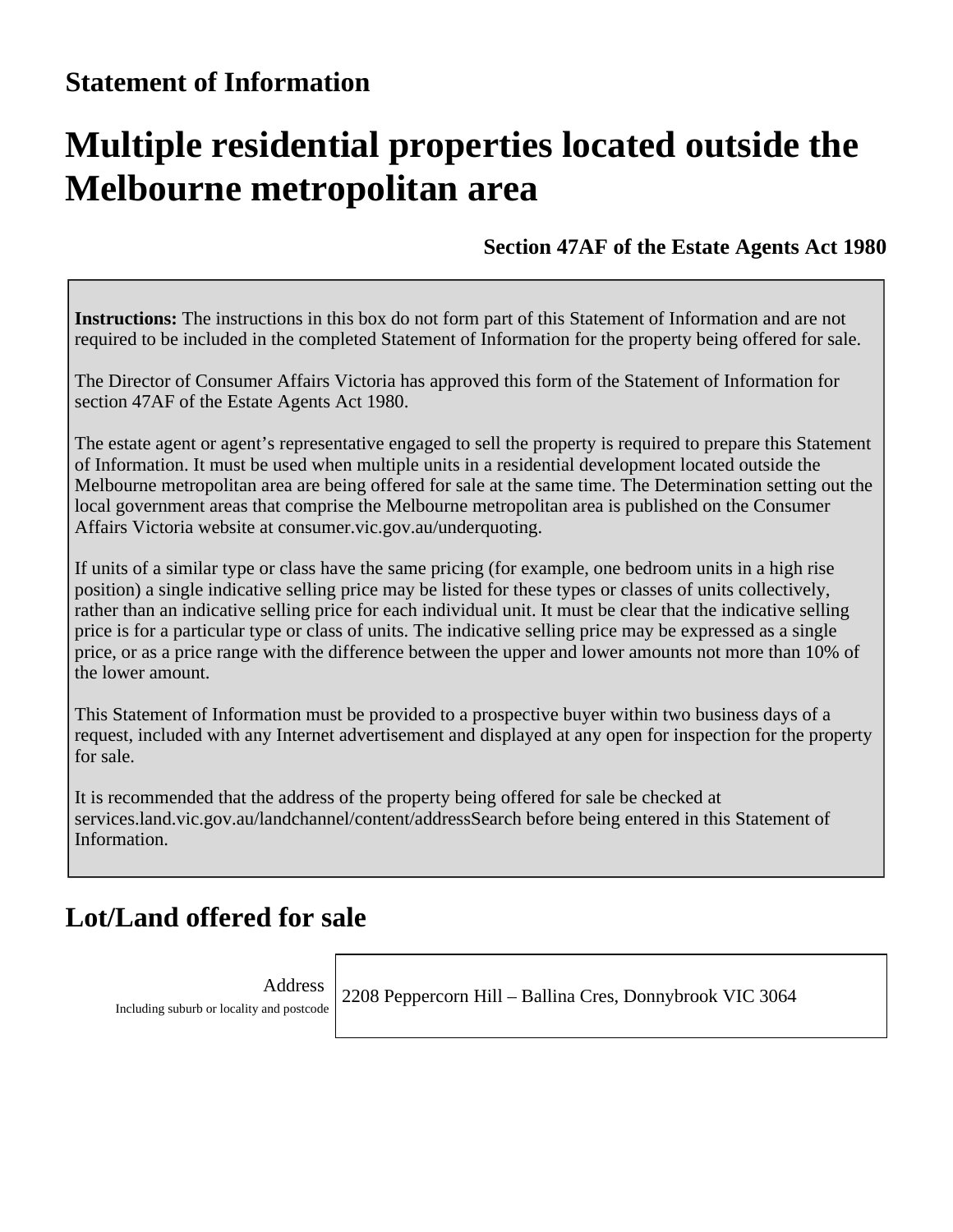For the meaning of this price see consumer.vic.gov.au/underquoting

| Lot/Land                        | <b>Single</b><br><b>Price</b> |
|---------------------------------|-------------------------------|
| Lot 2208 Peppercorn Hill (395m2 | \$345,000                     |

## **Lot/Land median sale price**



## **Comparable property sales**

These are the details of the three Lot/Land that the estate agent or agent's representative considers to be most comparable to the Lot/Land for sale. These Lot/Lands must be of the same type or class as the unit for sale, been sold within the last 18 months, and located within five kilometres of the Lot/Land for sale.

Lot/Land type or class

| Name                     | Property Type | Frontage          | Land Size         | <b>Listing Price</b> | Sold Date  |
|--------------------------|---------------|-------------------|-------------------|----------------------|------------|
| Lot 2121 Peppercorn Hill | Lot/Land      | 15.6m             | 432m2             | \$357,000            | 15/04/2022 |
| Lot 2122 Peppercorn Hill | Lot/Land      | 14.0 <sub>m</sub> | 392m2             | \$348,000            | 15/04/2022 |
| Lot 2129 Peppercorn Hill | Lot/Land      | 15.0 <sub>m</sub> | 370m <sub>2</sub> | \$335,000            | 31/03/2022 |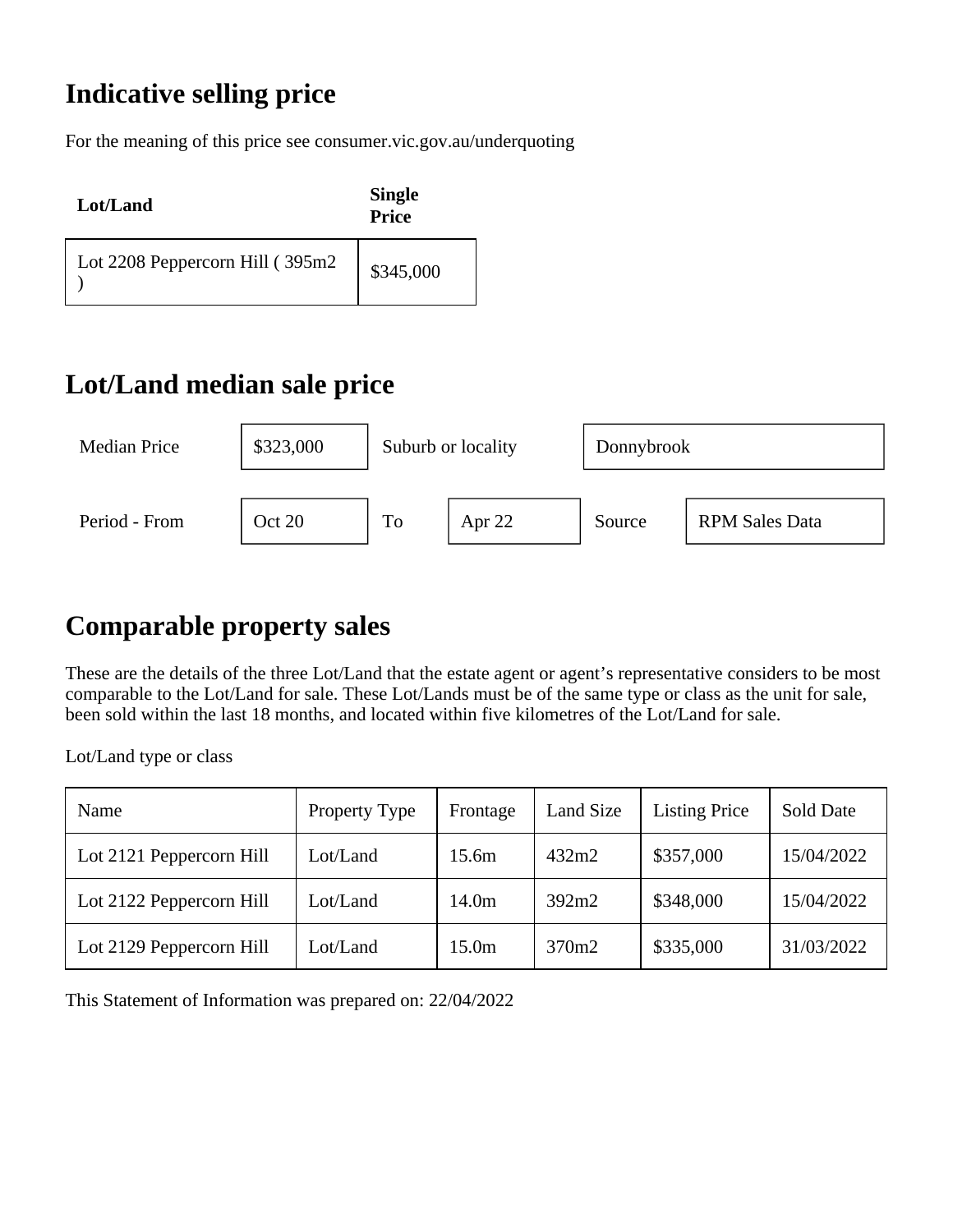# **Multiple residential properties located outside the Melbourne metropolitan area**

**Section 47AF of the Estate Agents Act 1980**

**Instructions:** The instructions in this box do not form part of this Statement of Information and are not required to be included in the completed Statement of Information for the property being offered for sale.

The Director of Consumer Affairs Victoria has approved this form of the Statement of Information for section 47AF of the Estate Agents Act 1980.

The estate agent or agent's representative engaged to sell the property is required to prepare this Statement of Information. It must be used when multiple units in a residential development located outside the Melbourne metropolitan area are being offered for sale at the same time. The Determination setting out the local government areas that comprise the Melbourne metropolitan area is published on the Consumer Affairs Victoria website at consumer.vic.gov.au/underquoting.

If units of a similar type or class have the same pricing (for example, one bedroom units in a high rise position) a single indicative selling price may be listed for these types or classes of units collectively, rather than an indicative selling price for each individual unit. It must be clear that the indicative selling price is for a particular type or class of units. The indicative selling price may be expressed as a single price, or as a price range with the difference between the upper and lower amounts not more than 10% of the lower amount.

This Statement of Information must be provided to a prospective buyer within two business days of a request, included with any Internet advertisement and displayed at any open for inspection for the property for sale.

It is recommended that the address of the property being offered for sale be checked at services.land.vic.gov.au/landchannel/content/addressSearch before being entered in this Statement of Information.

#### **Lot/Land offered for sale**

Address Including suburb or locality and postcode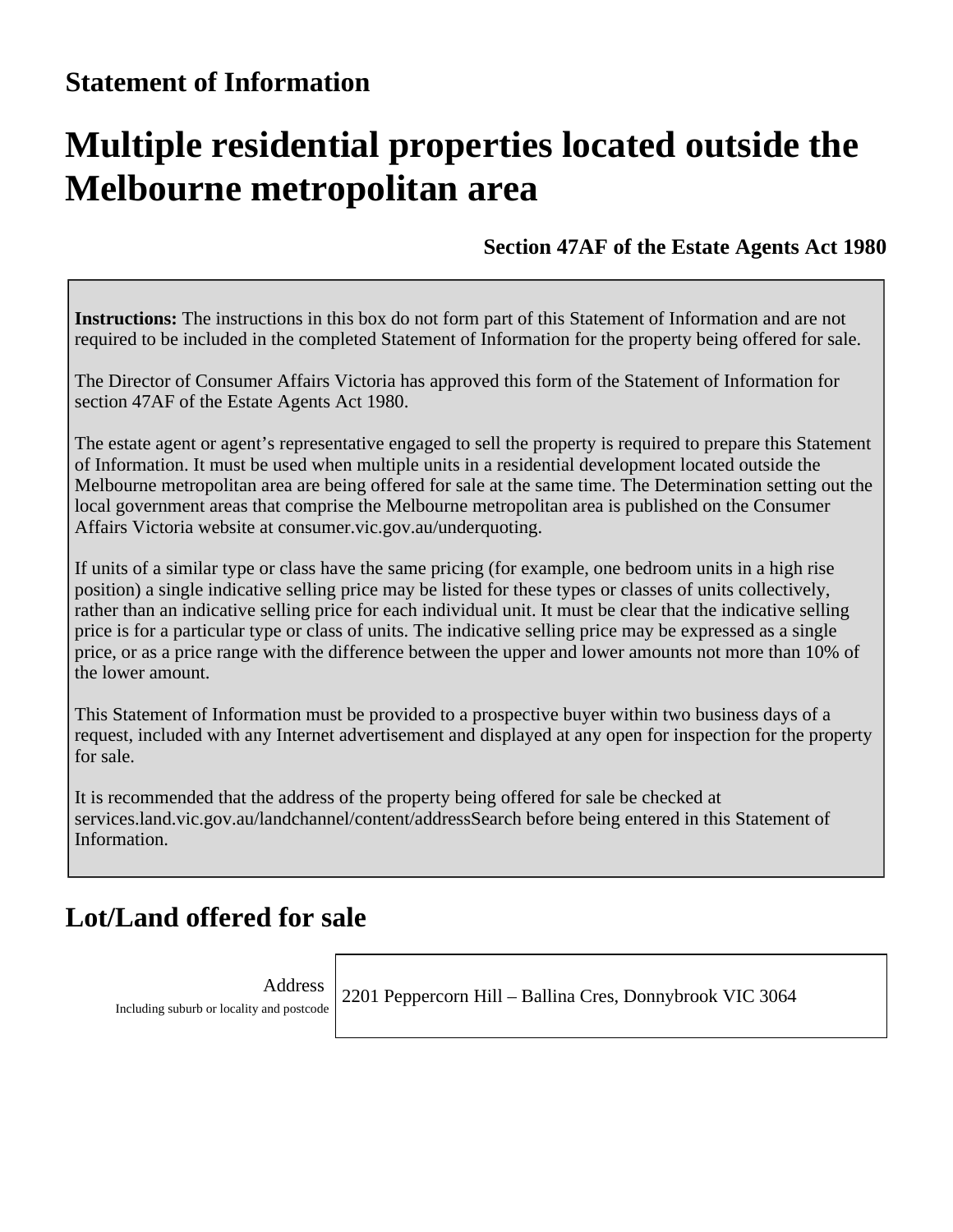For the meaning of this price see consumer.vic.gov.au/underquoting

| Lot/Land                         | <b>Single</b><br><b>Price</b> |
|----------------------------------|-------------------------------|
| Lot 2201 Peppercorn Hill (330m2) | \$315,000                     |

## **Lot/Land median sale price**



## **Comparable property sales**

These are the details of the three Lot/Land that the estate agent or agent's representative considers to be most comparable to the Lot/Land for sale. These Lot/Lands must be of the same type or class as the unit for sale, been sold within the last 18 months, and located within five kilometres of the Lot/Land for sale.

Lot/Land type or class

| Name                     | Property Type | Frontage | Land Size | <b>Listing Price</b> | Sold Date  |
|--------------------------|---------------|----------|-----------|----------------------|------------|
| Lot 2114 Peppercorn Hill | Lot/Land      | 12.5m    | 313m2     | \$302,000            | 15/04/2022 |
| Lot 2117 Peppercorn Hill | Lot/Land      | 12.5m    | 313m2     | \$302,000            | 15/04/2022 |
| Lot 2115 Peppercorn Hill | Lot/Land      | 12.5m    | 313m2     | \$302,000            | 15/04/2022 |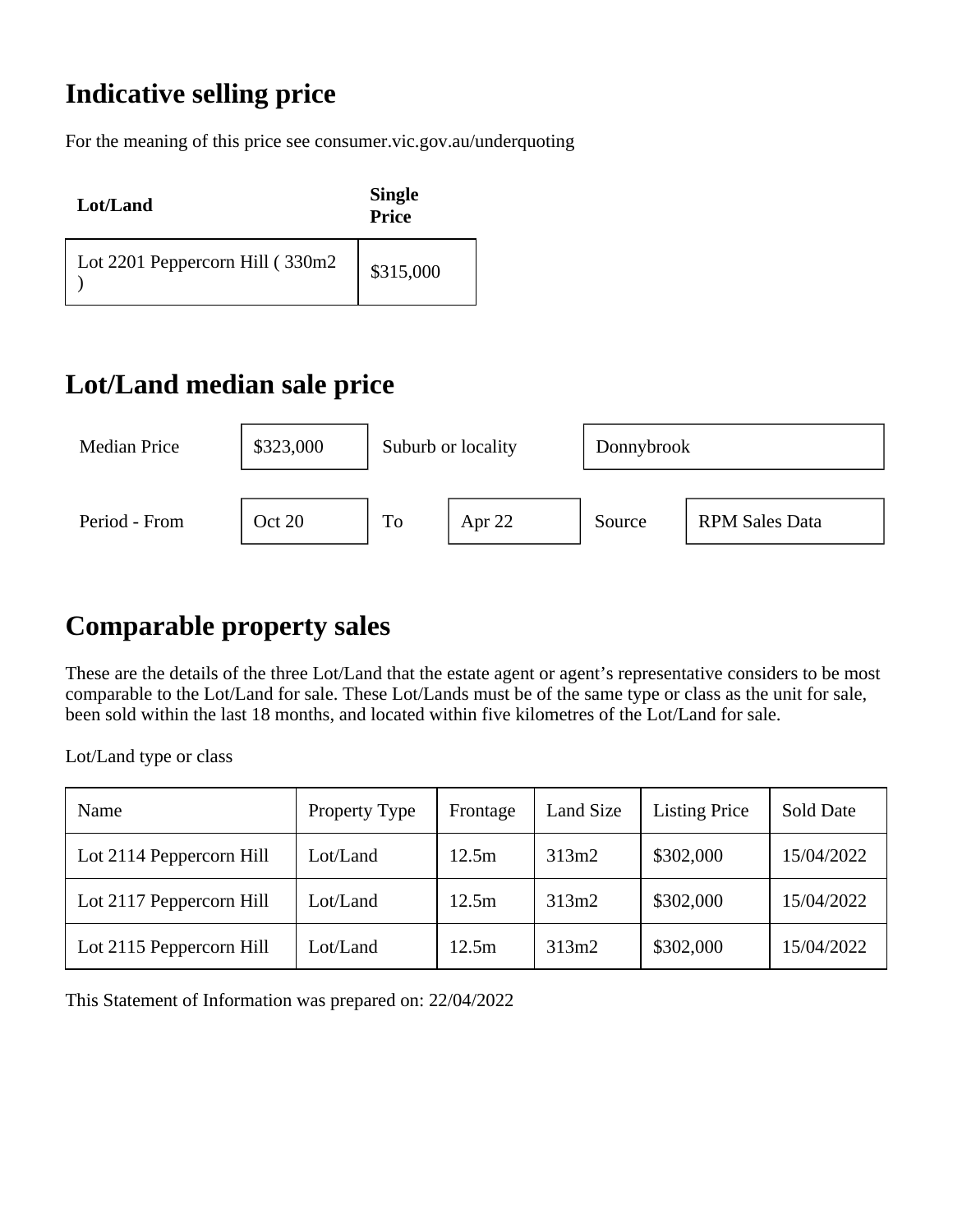# **Multiple residential properties located outside the Melbourne metropolitan area**

**Section 47AF of the Estate Agents Act 1980**

**Instructions:** The instructions in this box do not form part of this Statement of Information and are not required to be included in the completed Statement of Information for the property being offered for sale.

The Director of Consumer Affairs Victoria has approved this form of the Statement of Information for section 47AF of the Estate Agents Act 1980.

The estate agent or agent's representative engaged to sell the property is required to prepare this Statement of Information. It must be used when multiple units in a residential development located outside the Melbourne metropolitan area are being offered for sale at the same time. The Determination setting out the local government areas that comprise the Melbourne metropolitan area is published on the Consumer Affairs Victoria website at consumer.vic.gov.au/underquoting.

If units of a similar type or class have the same pricing (for example, one bedroom units in a high rise position) a single indicative selling price may be listed for these types or classes of units collectively, rather than an indicative selling price for each individual unit. It must be clear that the indicative selling price is for a particular type or class of units. The indicative selling price may be expressed as a single price, or as a price range with the difference between the upper and lower amounts not more than 10% of the lower amount.

This Statement of Information must be provided to a prospective buyer within two business days of a request, included with any Internet advertisement and displayed at any open for inspection for the property for sale.

It is recommended that the address of the property being offered for sale be checked at services.land.vic.gov.au/landchannel/content/addressSearch before being entered in this Statement of Information.

#### **Lot/Land offered for sale**

Address Including suburb or locality and postcode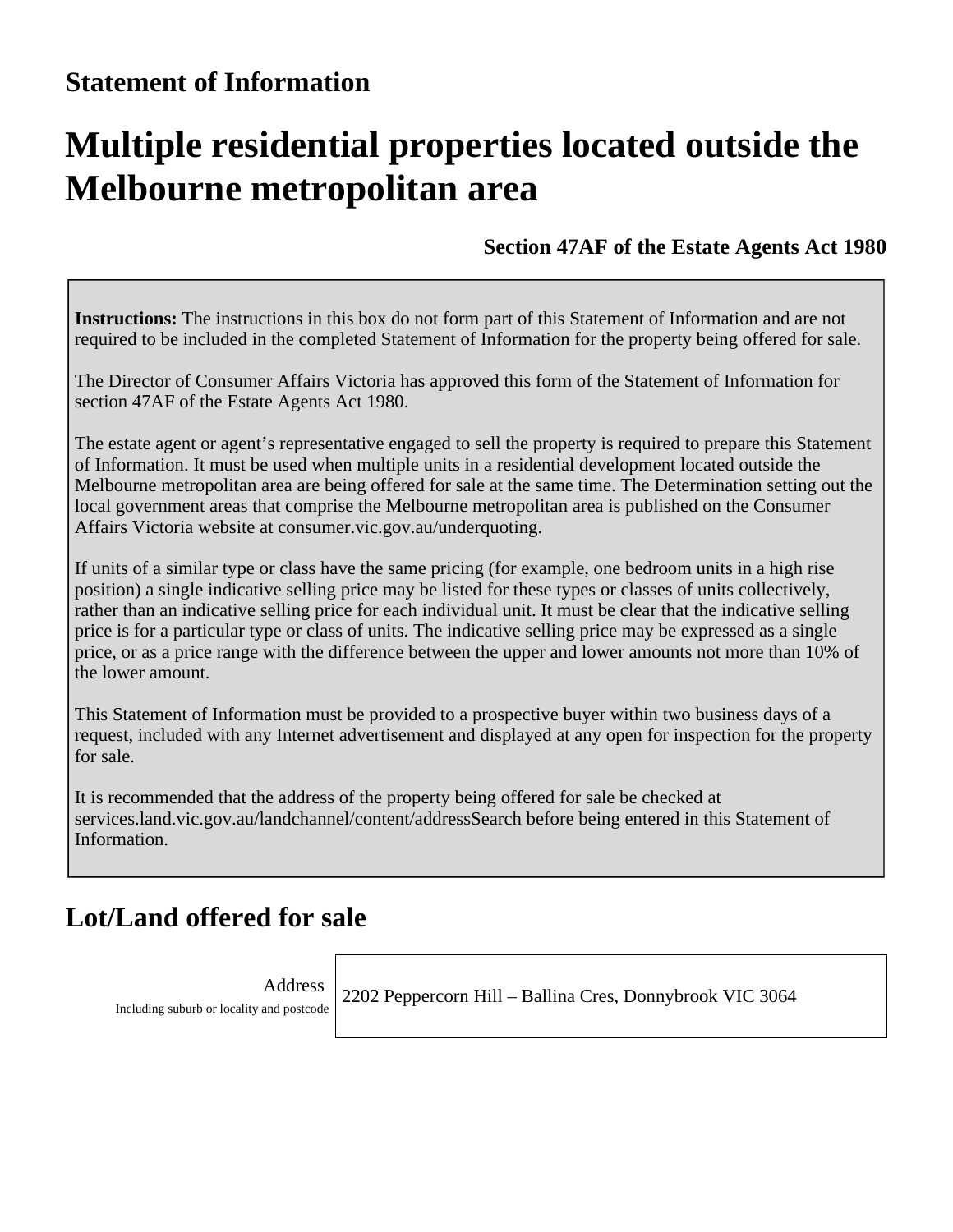For the meaning of this price see consumer.vic.gov.au/underquoting

| Lot/Land                         | <b>Single</b><br><b>Price</b> |
|----------------------------------|-------------------------------|
| Lot 2202 Peppercorn Hill (334m2) | \$317,000                     |

## **Lot/Land median sale price**



## **Comparable property sales**

These are the details of the three Lot/Land that the estate agent or agent's representative considers to be most comparable to the Lot/Land for sale. These Lot/Lands must be of the same type or class as the unit for sale, been sold within the last 18 months, and located within five kilometres of the Lot/Land for sale.

Lot/Land type or class

| Name                     | Property Type | Frontage | Land Size | <b>Listing Price</b> | Sold Date  |
|--------------------------|---------------|----------|-----------|----------------------|------------|
| Lot 2114 Peppercorn Hill | Lot/Land      | 12.5m    | 313m2     | \$302,000            | 15/04/2022 |
| Lot 2117 Peppercorn Hill | Lot/Land      | 12.5m    | 313m2     | \$302,000            | 15/04/2022 |
| Lot 2115 Peppercorn Hill | Lot/Land      | 12.5m    | 313m2     | \$302,000            | 15/04/2022 |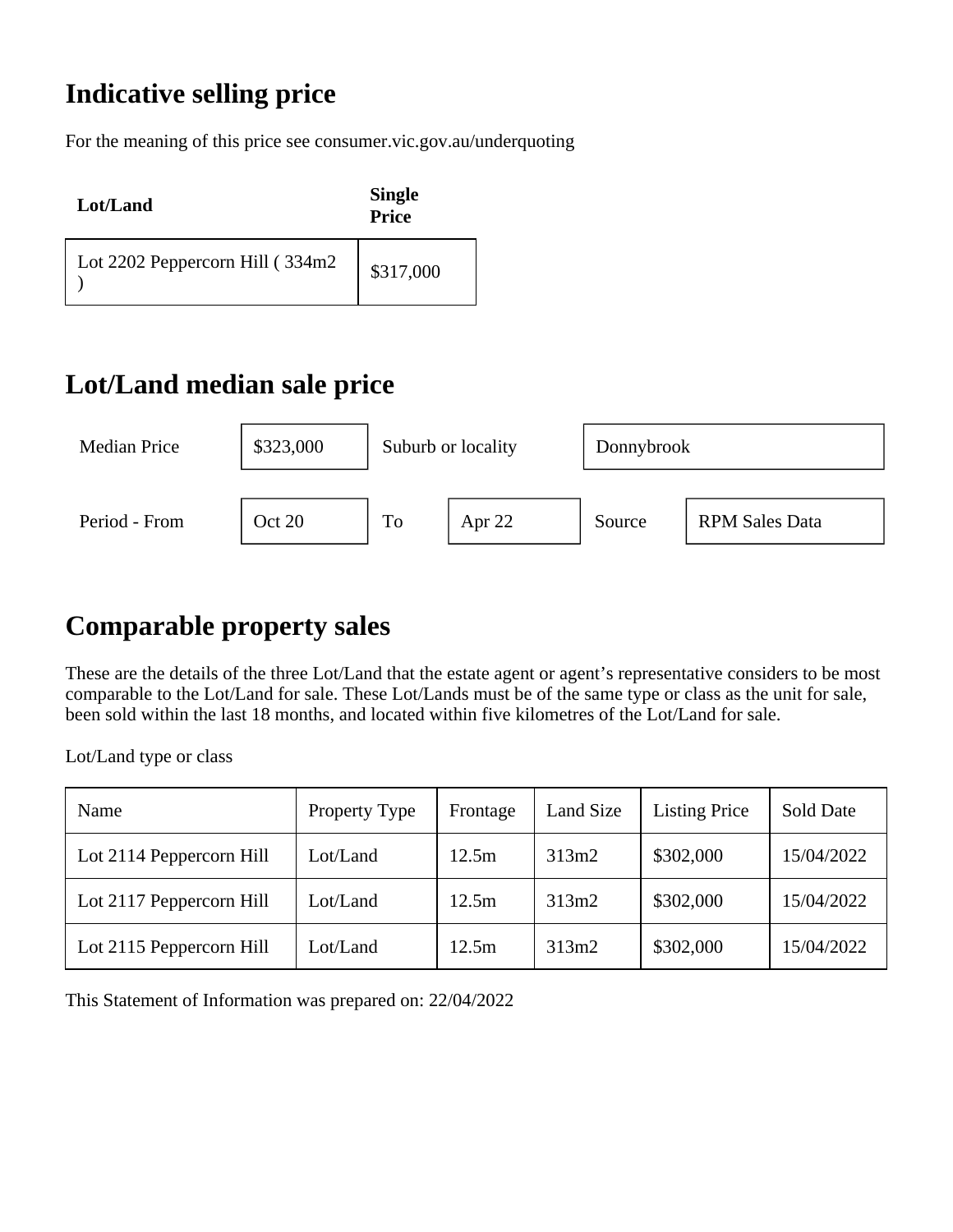# **Multiple residential properties located outside the Melbourne metropolitan area**

**Section 47AF of the Estate Agents Act 1980**

**Instructions:** The instructions in this box do not form part of this Statement of Information and are not required to be included in the completed Statement of Information for the property being offered for sale.

The Director of Consumer Affairs Victoria has approved this form of the Statement of Information for section 47AF of the Estate Agents Act 1980.

The estate agent or agent's representative engaged to sell the property is required to prepare this Statement of Information. It must be used when multiple units in a residential development located outside the Melbourne metropolitan area are being offered for sale at the same time. The Determination setting out the local government areas that comprise the Melbourne metropolitan area is published on the Consumer Affairs Victoria website at consumer.vic.gov.au/underquoting.

If units of a similar type or class have the same pricing (for example, one bedroom units in a high rise position) a single indicative selling price may be listed for these types or classes of units collectively, rather than an indicative selling price for each individual unit. It must be clear that the indicative selling price is for a particular type or class of units. The indicative selling price may be expressed as a single price, or as a price range with the difference between the upper and lower amounts not more than 10% of the lower amount.

This Statement of Information must be provided to a prospective buyer within two business days of a request, included with any Internet advertisement and displayed at any open for inspection for the property for sale.

It is recommended that the address of the property being offered for sale be checked at services.land.vic.gov.au/landchannel/content/addressSearch before being entered in this Statement of Information.

#### **Lot/Land offered for sale**

Address Including suburb or locality and postcode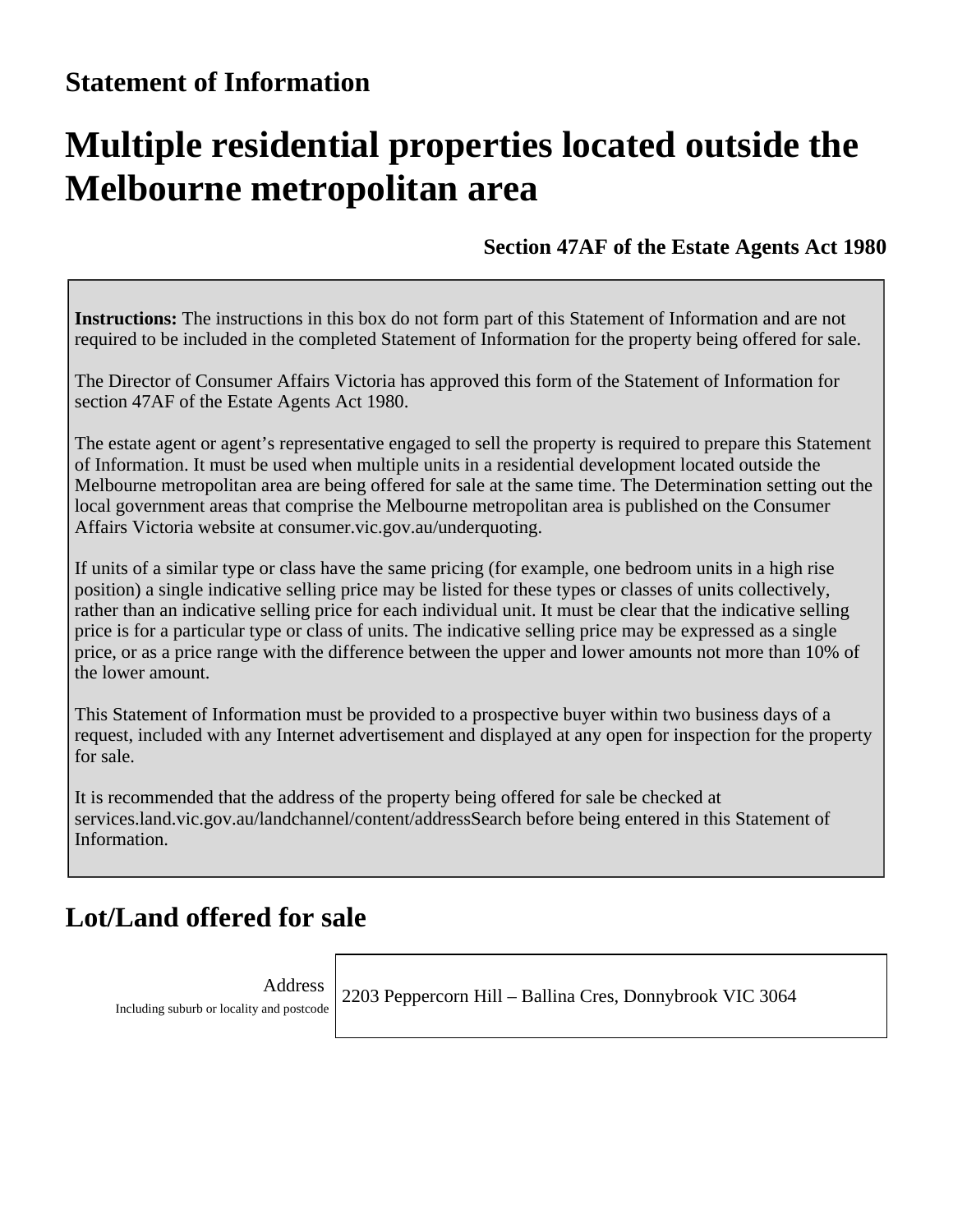For the meaning of this price see consumer.vic.gov.au/underquoting

| Lot/Land                         | <b>Single</b><br><b>Price</b> |
|----------------------------------|-------------------------------|
| Lot 2203 Peppercorn Hill (380m2) | \$348,000                     |

## **Lot/Land median sale price**



## **Comparable property sales**

These are the details of the three Lot/Land that the estate agent or agent's representative considers to be most comparable to the Lot/Land for sale. These Lot/Lands must be of the same type or class as the unit for sale, been sold within the last 18 months, and located within five kilometres of the Lot/Land for sale.

Lot/Land type or class

| Name                     | Property Type | Frontage          | Land Size         | <b>Listing Price</b> | Sold Date  |
|--------------------------|---------------|-------------------|-------------------|----------------------|------------|
| Lot 2118 Peppercorn Hill | Lot/Land      | 14.0 <sub>m</sub> | 350m <sub>2</sub> | \$330,000            | 15/04/2022 |
| Lot 2122 Peppercorn Hill | Lot/Land      | 14.0 <sub>m</sub> | 392m2             | \$348,000            | 15/04/2022 |
| Lot 2119 Peppercorn Hill | Lot/Land      | 14.0 <sub>m</sub> | 350m <sub>2</sub> | \$330,000            | 15/04/2022 |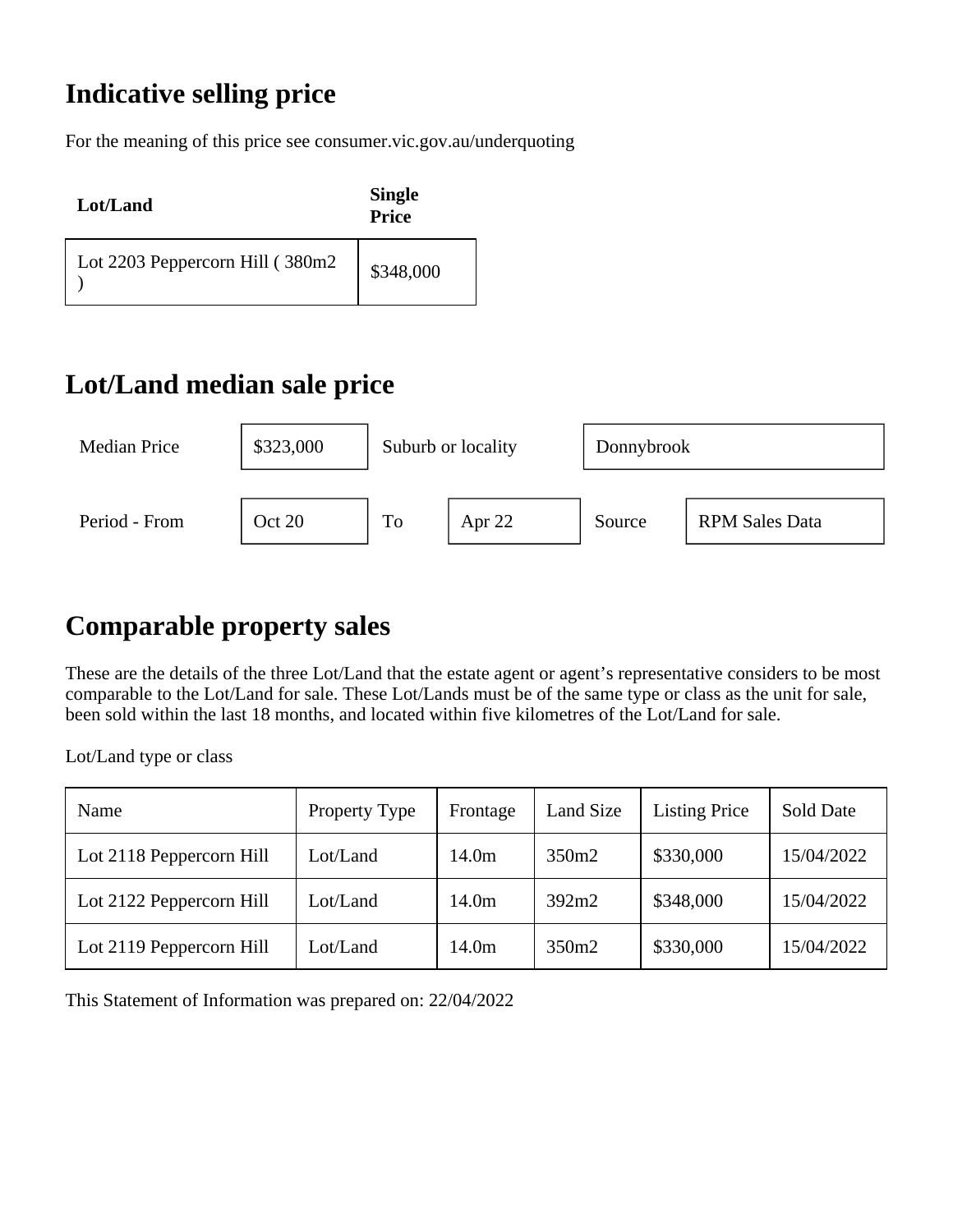# **Multiple residential properties located outside the Melbourne metropolitan area**

**Section 47AF of the Estate Agents Act 1980**

**Instructions:** The instructions in this box do not form part of this Statement of Information and are not required to be included in the completed Statement of Information for the property being offered for sale.

The Director of Consumer Affairs Victoria has approved this form of the Statement of Information for section 47AF of the Estate Agents Act 1980.

The estate agent or agent's representative engaged to sell the property is required to prepare this Statement of Information. It must be used when multiple units in a residential development located outside the Melbourne metropolitan area are being offered for sale at the same time. The Determination setting out the local government areas that comprise the Melbourne metropolitan area is published on the Consumer Affairs Victoria website at consumer.vic.gov.au/underquoting.

If units of a similar type or class have the same pricing (for example, one bedroom units in a high rise position) a single indicative selling price may be listed for these types or classes of units collectively, rather than an indicative selling price for each individual unit. It must be clear that the indicative selling price is for a particular type or class of units. The indicative selling price may be expressed as a single price, or as a price range with the difference between the upper and lower amounts not more than 10% of the lower amount.

This Statement of Information must be provided to a prospective buyer within two business days of a request, included with any Internet advertisement and displayed at any open for inspection for the property for sale.

It is recommended that the address of the property being offered for sale be checked at services.land.vic.gov.au/landchannel/content/addressSearch before being entered in this Statement of Information.

#### **Lot/Land offered for sale**

Address Including suburb or locality and postcode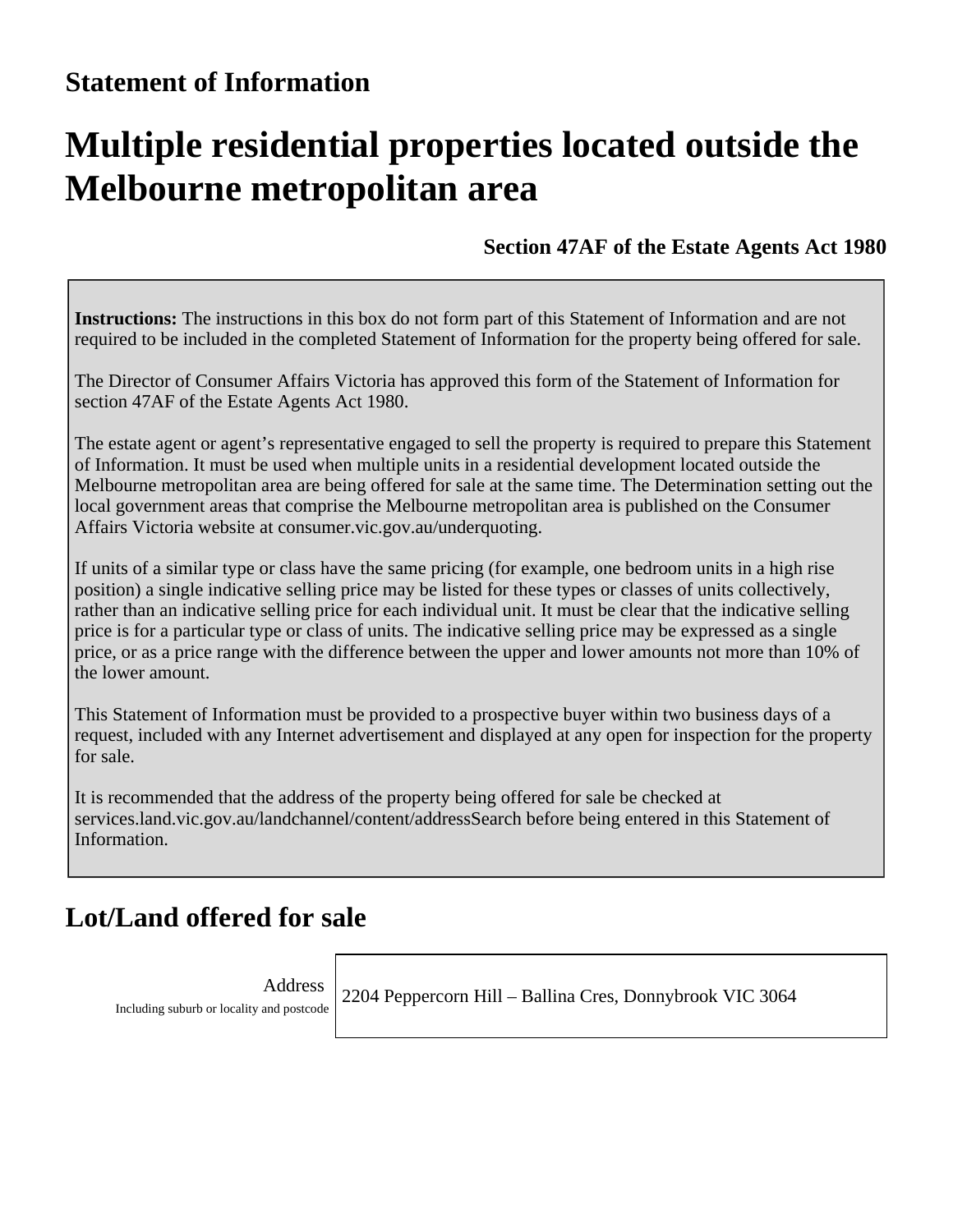For the meaning of this price see consumer.vic.gov.au/underquoting

| Lot/Land                        | <b>Single</b><br><b>Price</b> |
|---------------------------------|-------------------------------|
| Lot 2204 Peppercorn Hill (444m2 | \$379,000                     |

## **Lot/Land median sale price**



## **Comparable property sales**

These are the details of the three Lot/Land that the estate agent or agent's representative considers to be most comparable to the Lot/Land for sale. These Lot/Lands must be of the same type or class as the unit for sale, been sold within the last 18 months, and located within five kilometres of the Lot/Land for sale.

Lot/Land type or class

| Name                     | Property Type | Frontage          | Land Size         | <b>Listing Price</b> | Sold Date  |
|--------------------------|---------------|-------------------|-------------------|----------------------|------------|
| Lot 2121 Peppercorn Hill | Lot/Land      | 15.6m             | 432m2             | \$357,000            | 15/04/2022 |
| Lot 2016 Peppercorn Hill | Lot/Land      | 12.5m             | 400m <sub>2</sub> | \$350,000            | 27/03/2022 |
| Lot 2013 Peppercorn Hill | Lot/Land      | 14.0 <sub>m</sub> | 448m2             | \$375,000            | 27/03/2022 |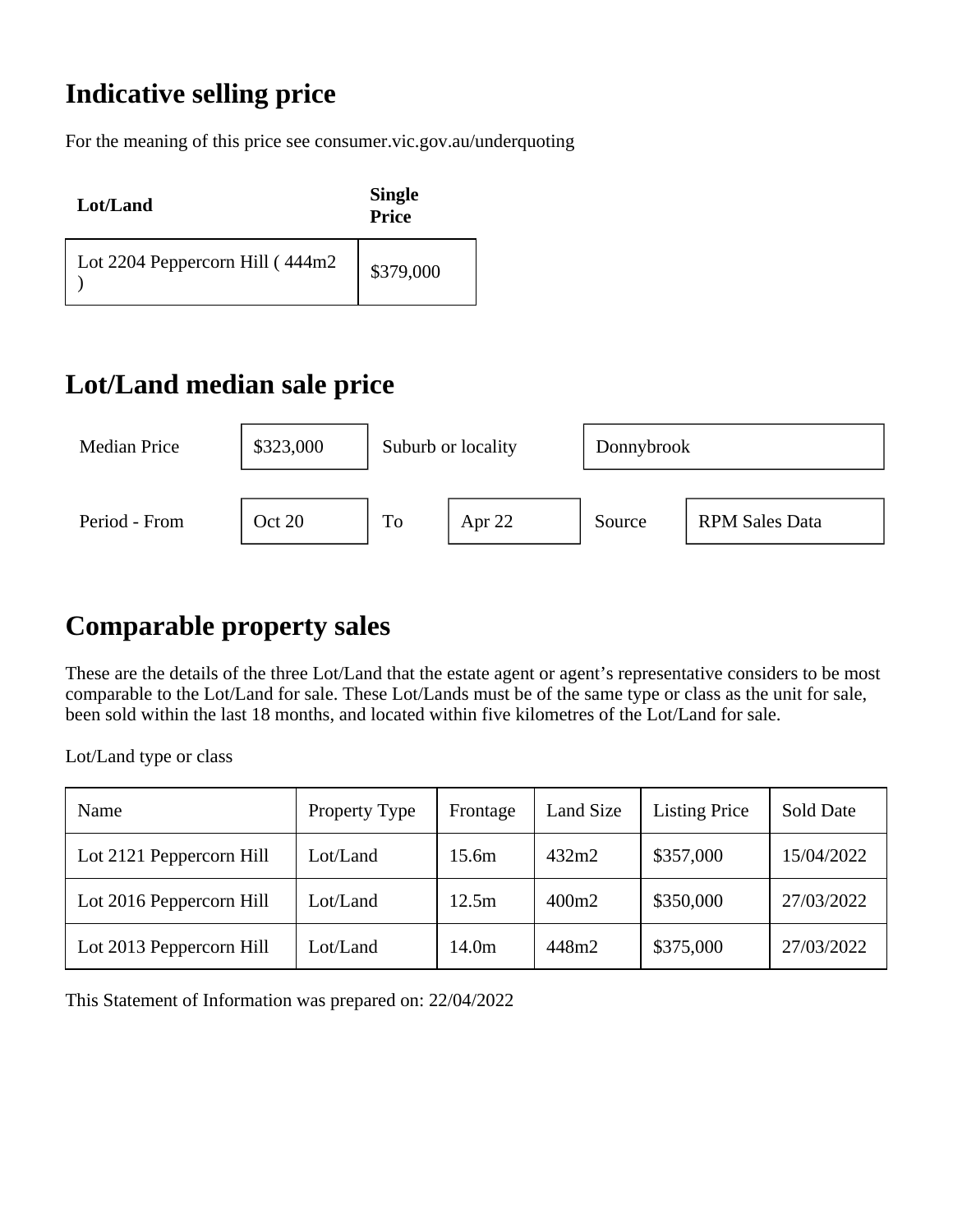# **Multiple residential properties located outside the Melbourne metropolitan area**

**Section 47AF of the Estate Agents Act 1980**

**Instructions:** The instructions in this box do not form part of this Statement of Information and are not required to be included in the completed Statement of Information for the property being offered for sale.

The Director of Consumer Affairs Victoria has approved this form of the Statement of Information for section 47AF of the Estate Agents Act 1980.

The estate agent or agent's representative engaged to sell the property is required to prepare this Statement of Information. It must be used when multiple units in a residential development located outside the Melbourne metropolitan area are being offered for sale at the same time. The Determination setting out the local government areas that comprise the Melbourne metropolitan area is published on the Consumer Affairs Victoria website at consumer.vic.gov.au/underquoting.

If units of a similar type or class have the same pricing (for example, one bedroom units in a high rise position) a single indicative selling price may be listed for these types or classes of units collectively, rather than an indicative selling price for each individual unit. It must be clear that the indicative selling price is for a particular type or class of units. The indicative selling price may be expressed as a single price, or as a price range with the difference between the upper and lower amounts not more than 10% of the lower amount.

This Statement of Information must be provided to a prospective buyer within two business days of a request, included with any Internet advertisement and displayed at any open for inspection for the property for sale.

It is recommended that the address of the property being offered for sale be checked at services.land.vic.gov.au/landchannel/content/addressSearch before being entered in this Statement of Information.

#### **Lot/Land offered for sale**

Address Including suburb or locality and postcode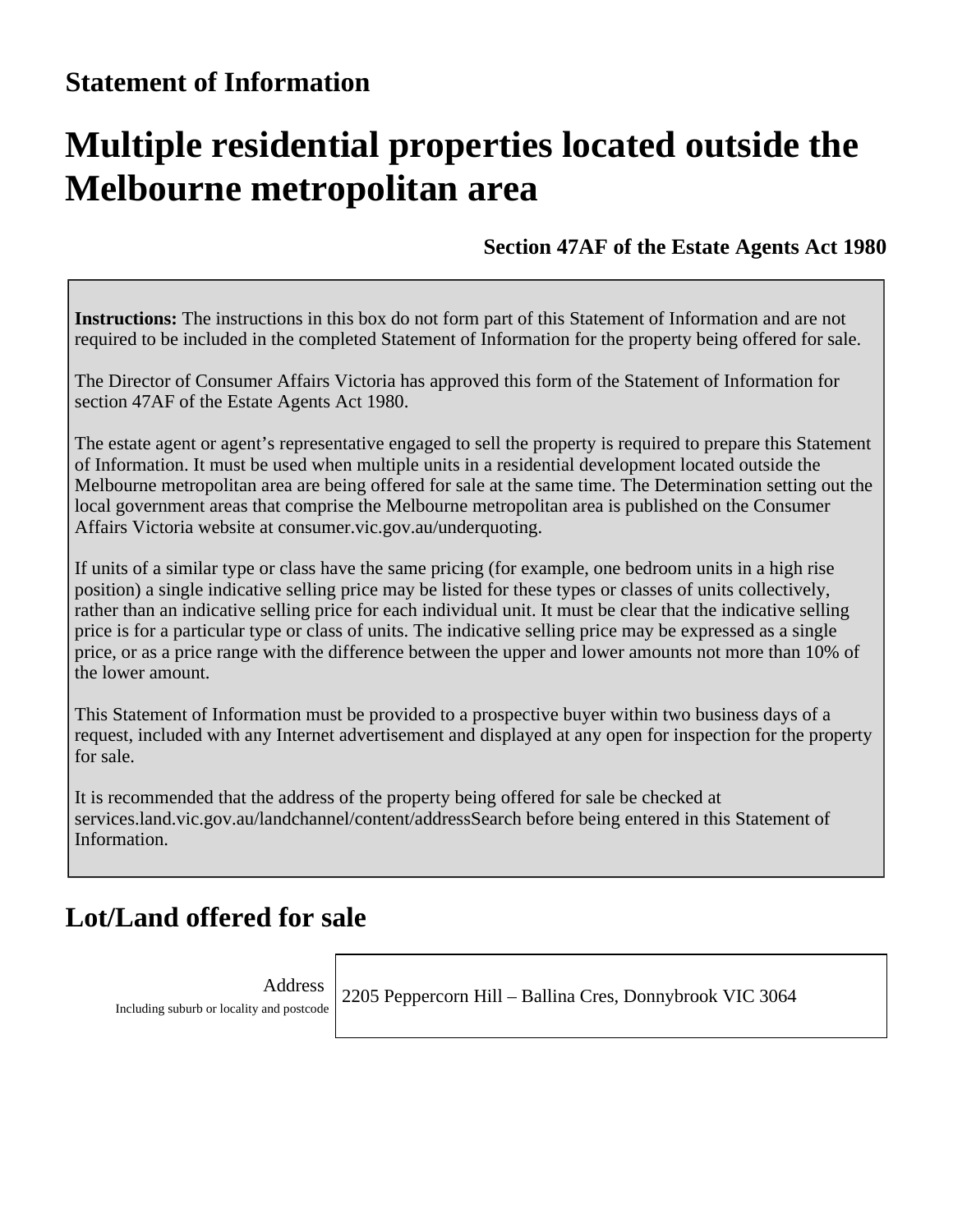For the meaning of this price see consumer.vic.gov.au/underquoting

| Lot/Land                        | <b>Single</b><br><b>Price</b> |
|---------------------------------|-------------------------------|
| Lot 2205 Peppercorn Hill (384m2 | \$352,000                     |

## **Lot/Land median sale price**



## **Comparable property sales**

These are the details of the three Lot/Land that the estate agent or agent's representative considers to be most comparable to the Lot/Land for sale. These Lot/Lands must be of the same type or class as the unit for sale, been sold within the last 18 months, and located within five kilometres of the Lot/Land for sale.

Lot/Land type or class

| Name                     | Property Type | Frontage          | Land Size         | <b>Listing Price</b> | Sold Date  |
|--------------------------|---------------|-------------------|-------------------|----------------------|------------|
| Lot 2118 Peppercorn Hill | Lot/Land      | 14.0 <sub>m</sub> | 350m <sub>2</sub> | \$330,000            | 15/04/2022 |
| Lot 2122 Peppercorn Hill | Lot/Land      | 14.0 <sub>m</sub> | 392m2             | \$348,000            | 15/04/2022 |
| Lot 2119 Peppercorn Hill | Lot/Land      | 14.0 <sub>m</sub> | 350m <sub>2</sub> | \$330,000            | 15/04/2022 |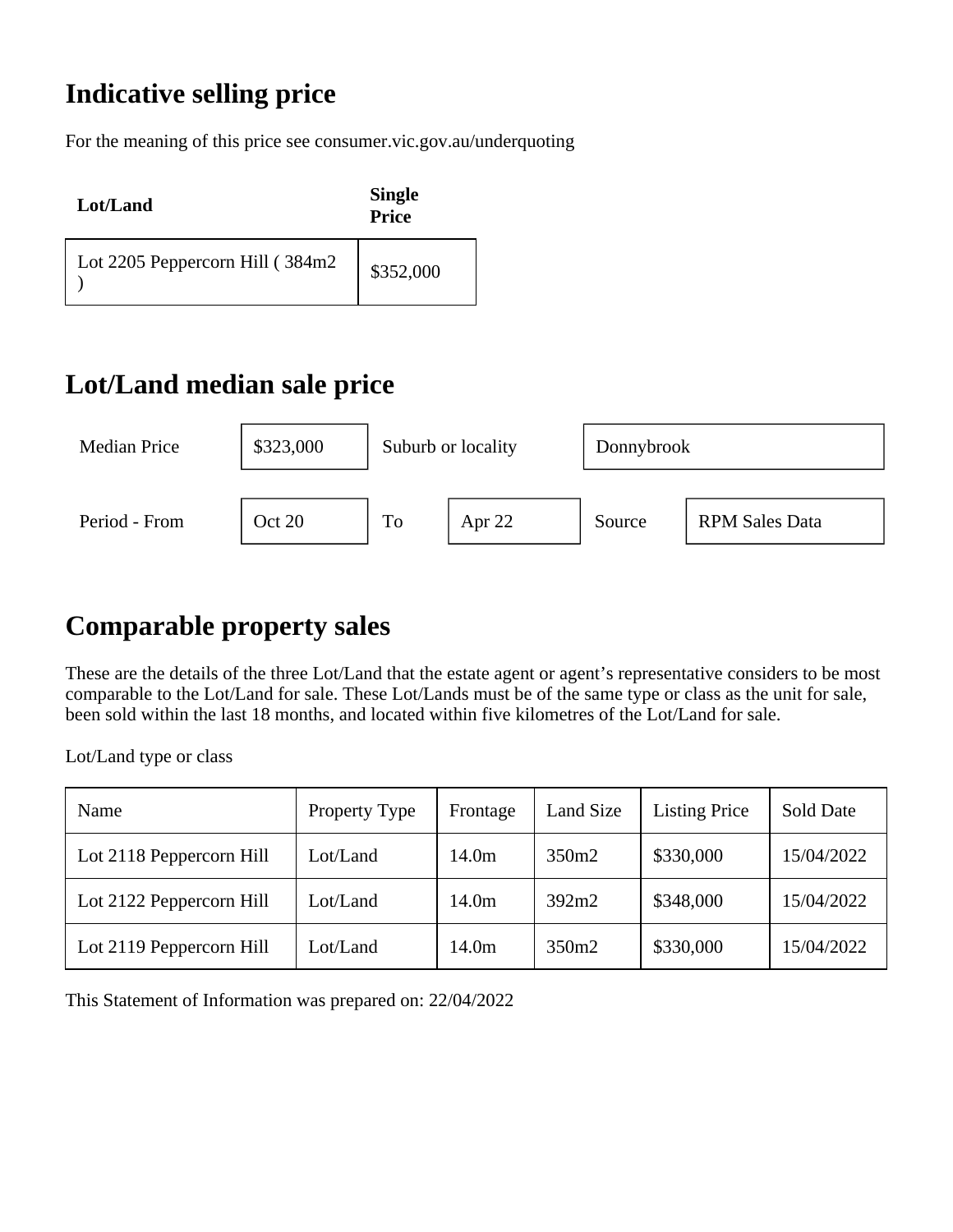# **Multiple residential properties located outside the Melbourne metropolitan area**

**Section 47AF of the Estate Agents Act 1980**

**Instructions:** The instructions in this box do not form part of this Statement of Information and are not required to be included in the completed Statement of Information for the property being offered for sale.

The Director of Consumer Affairs Victoria has approved this form of the Statement of Information for section 47AF of the Estate Agents Act 1980.

The estate agent or agent's representative engaged to sell the property is required to prepare this Statement of Information. It must be used when multiple units in a residential development located outside the Melbourne metropolitan area are being offered for sale at the same time. The Determination setting out the local government areas that comprise the Melbourne metropolitan area is published on the Consumer Affairs Victoria website at consumer.vic.gov.au/underquoting.

If units of a similar type or class have the same pricing (for example, one bedroom units in a high rise position) a single indicative selling price may be listed for these types or classes of units collectively, rather than an indicative selling price for each individual unit. It must be clear that the indicative selling price is for a particular type or class of units. The indicative selling price may be expressed as a single price, or as a price range with the difference between the upper and lower amounts not more than 10% of the lower amount.

This Statement of Information must be provided to a prospective buyer within two business days of a request, included with any Internet advertisement and displayed at any open for inspection for the property for sale.

It is recommended that the address of the property being offered for sale be checked at services.land.vic.gov.au/landchannel/content/addressSearch before being entered in this Statement of Information.

#### **Lot/Land offered for sale**

Address Including suburb or locality and postcode